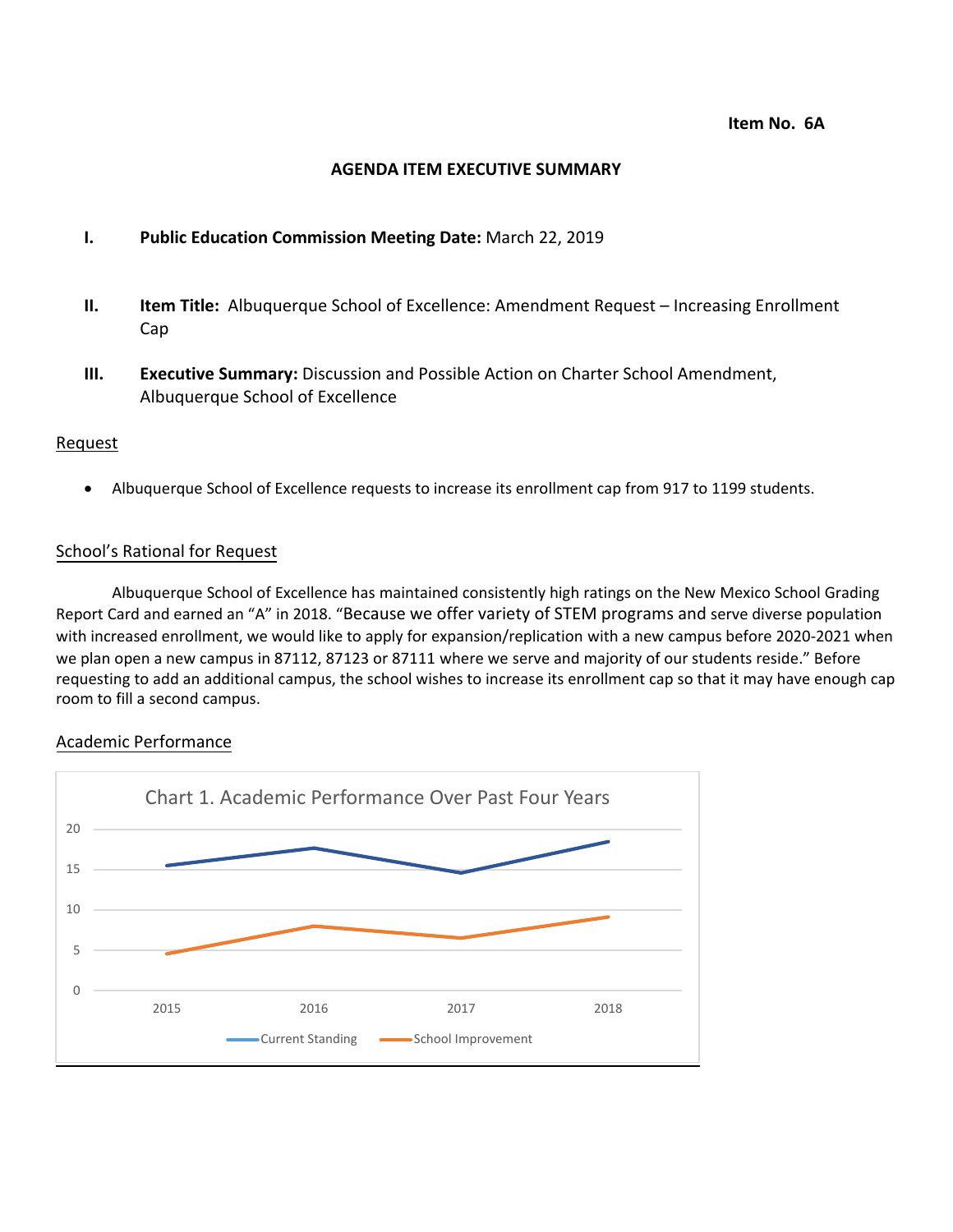# Performance Framework

| ABQ School of Excellence                                                                           | 2016-2017                   | 2017-2018                       |
|----------------------------------------------------------------------------------------------------|-----------------------------|---------------------------------|
| Category I. Academic Performance Framework                                                         |                             |                                 |
| I-A.00 NM A-F School Grading System                                                                | Meets (or Exceeds) Standard | Meets (or Exceeds) Standard     |
| -A.01 Required Academic Performance Indicators                                                     | Falls Far Below Standard    | Meets (or Exceeds) Standard     |
| -A.02 Optional Supplemental Indicators (school specific items in charter)                          | Not Applicable              | Not Applicable                  |
| Category II. Financial Performance Framework                                                       |                             |                                 |
| II-A.00 Operating Budgets: budget provided on time for the current year and the previous year      | Meets (or Exceeds) Standard | Meets (or Exceeds) Standard     |
| rs ements/AuditReviews/Meals<br>I-A.01-06 Audits/PeriodicReports/Expenditures/Reimbur              | Meets (or Exceeds) Standard | Meets (or Exceeds) Standard     |
| Category III. Organizational Performance Framework                                                 |                             |                                 |
| charter application<br>II-A.00 Educational Plan: material terms of the approved                    | Meets (or Exceeds) Standard | Meets (or Exceeds) Standard     |
| II-A.01 Education Plan: applicable education requirements                                          | Working to Meet Standard    | <b>Working to Meet Standard</b> |
| II-A.02 Education Plan: protecting the rights of all students                                      | Meets (or Exceeds) Standard | Working to Meet Standard        |
| II-A.03 Educational Plan: protecting the rights of students with special needs (IDEA, 504, gifted) | Falls Far Below Standard    | Working to Meet Standard        |
| Language Learners (Title III)<br>II-A.04 Educational Plan: protecting the rights of English        | Meets (or Exceeds) Standard | Working to Meet Standard        |
| II-A.05 Educational Plan: complying with the compulsory attendance laws                            | Working to Meet Standard    | Meets (or Exceeds) Standard     |
| II-A.06 Educational Plan: meet their recurrent enrollment goals                                    | Falls Far Below Standard    | Working to Meet Standard        |
| IV-A.00 Business Management & Oversight: meeting financial reporting and compliance requirements   | Falls Far Below Standard    | <b>Working to Meet Standard</b> |
| W-A.01 Business Management & Oversight: following generally accepted accounting principles         | Falls Far Below Standard    | Working to Meet Standard        |
| V-A.00 Governance and Reporting: complying with governance requirements                            | Meets (or Exceeds) Standard | Meets (or Exceeds) Standard     |
| V-A.01 Governance and Reporting: holding management accountable                                    | Falls Far Below Standard    | Meets (or Exceeds) Standard     |
| entialing requirements<br>VI-A.00 Employees: meeting teacher and other staff crede                 | Working to Meet Standard    | Meets (or Exceeds) Standard     |
| VI-A.01 Employees: respecting employee rights                                                      | Meets (or Exceeds) Standard | <b>Working to Meet Standard</b> |
| VI-A.02 Employees: completing required background checks                                           | Meets (or Exceeds) Standard | Meets (or Exceeds) Standard     |
| VII-A.00 School Environment: complying with facilities requirements                                | Meets (or Exceeds) Standard | Working to Meet Standard        |
| VII-A.01 School Environment: complying with health and safety requirements                         | Falls Far Below Standard    | <b>Working to Meet Standard</b> |
| VII-A.02 School Environment: handling information appropriately                                    | Meets (or Exceeds) Standard | Meets (or Exceeds) Standard     |
| Category: Organizational Performance Framework                                                     |                             |                                 |
| school's Performance Framework<br>School Specific Terms: data on any terms specified in the        | Not Applicable              | Not Applicable                  |